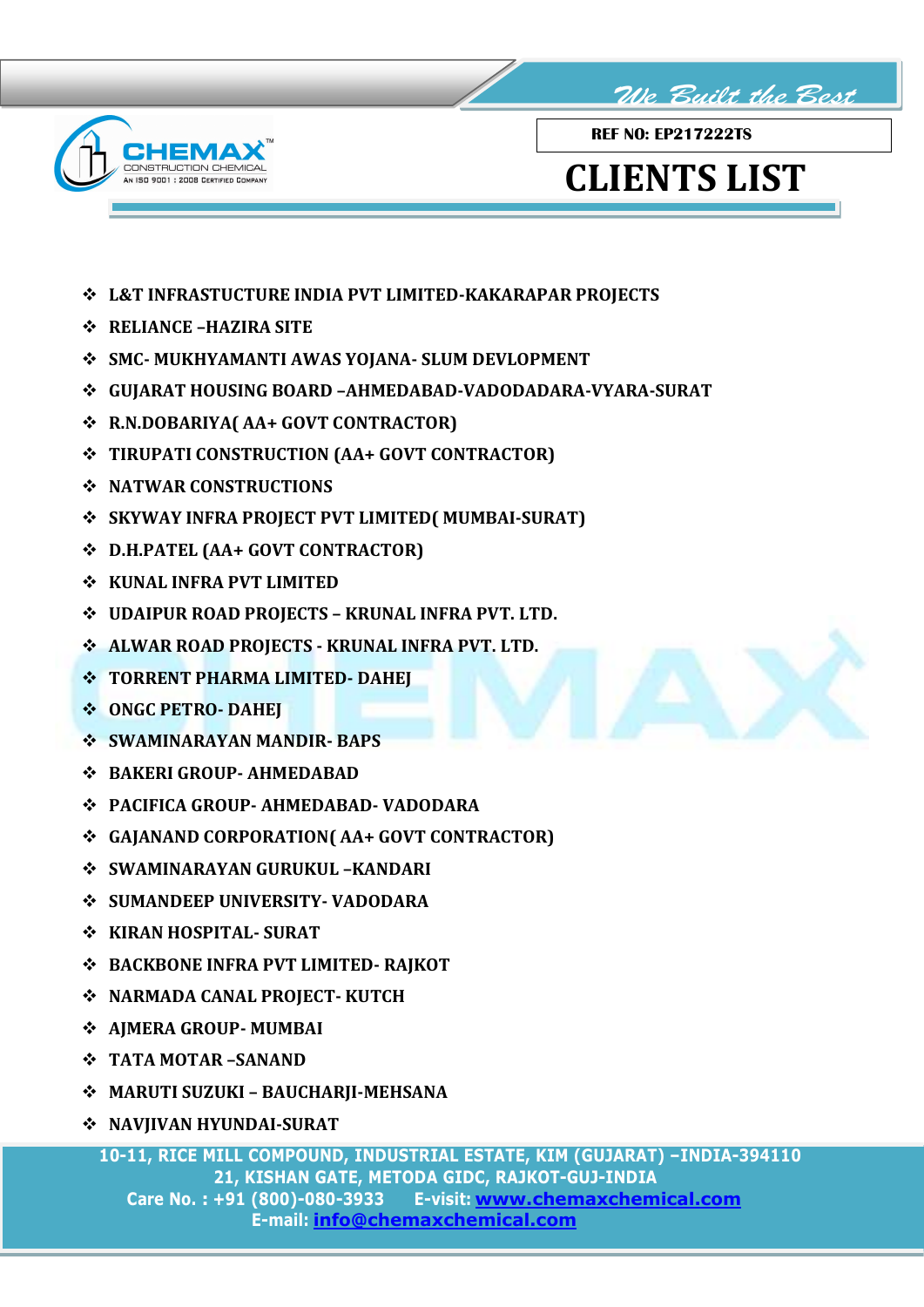



REF NO: EP217222TS

## CLIENTS LIST

- **❖ IPCA LABORETORIES LTD -SILVASSA**
- SHAVCHHA BHARAT ABHIYAN PROJECT- MADHYA PRADESH- GUJARAT
- GUJARAT POLICE DEPARTMENT- GHANDINAGAR
- MANAGALAM GROUP BUILDER-AHMEDABAD
- AVIRAT INFRA- AHMEDABAD
- INDOCO REMEDIES- GOA
- **❖ PELICAN INDUSTRIES- RAJKOT**
- FALCON PUMPS- RAJKOT
- RAGUVEER GROUP- VVN
- BHAKTI CONSTRUCTION(AA+ GOVT CON) ANKLESWAR
- ADRROID INFRA PVT LIMITED- VADODARA
- C.D.SONS GROUP- VYARA
- AAKASH BUILDER- SURAT
- GANESH HOUSING LIMITED- AHMEDABAD
- **❖ EICHER MOTARS LTD- PITHAMPUR**
- D-MART HYPER- PUNE –VVN-AURANGABAD
- MUKHYA MANTRI AWAS YOJANA- MEHSANA
- ADANI OIL -AHMEDABAD
- ADANI PORT & SPECIAL ECONOMICAL ZONE LTD- MUNDRA
- ESSAR STEEL –HAZIRA SITE
- **❖ KSP INFRA-AHMEDABAD**
- UKA TARASADIYA UNIVERSITY- MALIBA CAMPUS-BARDOLI
- PANCHAM DEVLOPERS- AHMEDABAD
- AKSHAR PHC –VADODARA
- SAFALIYA GROUP- AHMEDABAD
- $\div$  RSNL- NADIAD
- **❖ DEV READY MIX CONCRETE- HALOL**
- JK LAXMI READY MIX CONCRETE- VADODARA-AHMEDABAD
- LAFARGE READY MIX CONCRETE- GUJARAT

 10-11, RICE MILL COMPOUND, INDUSTRIAL ESTATE, KIM (GUJARAT) –INDIA-394110 21, KISHAN GATE, METODA GIDC, RAJKOT-GUJ-INDIA Care No. : +91 (800)-080-3933 E-visit: www.chemaxchemical.com E-mail: info@chemaxchemical.com